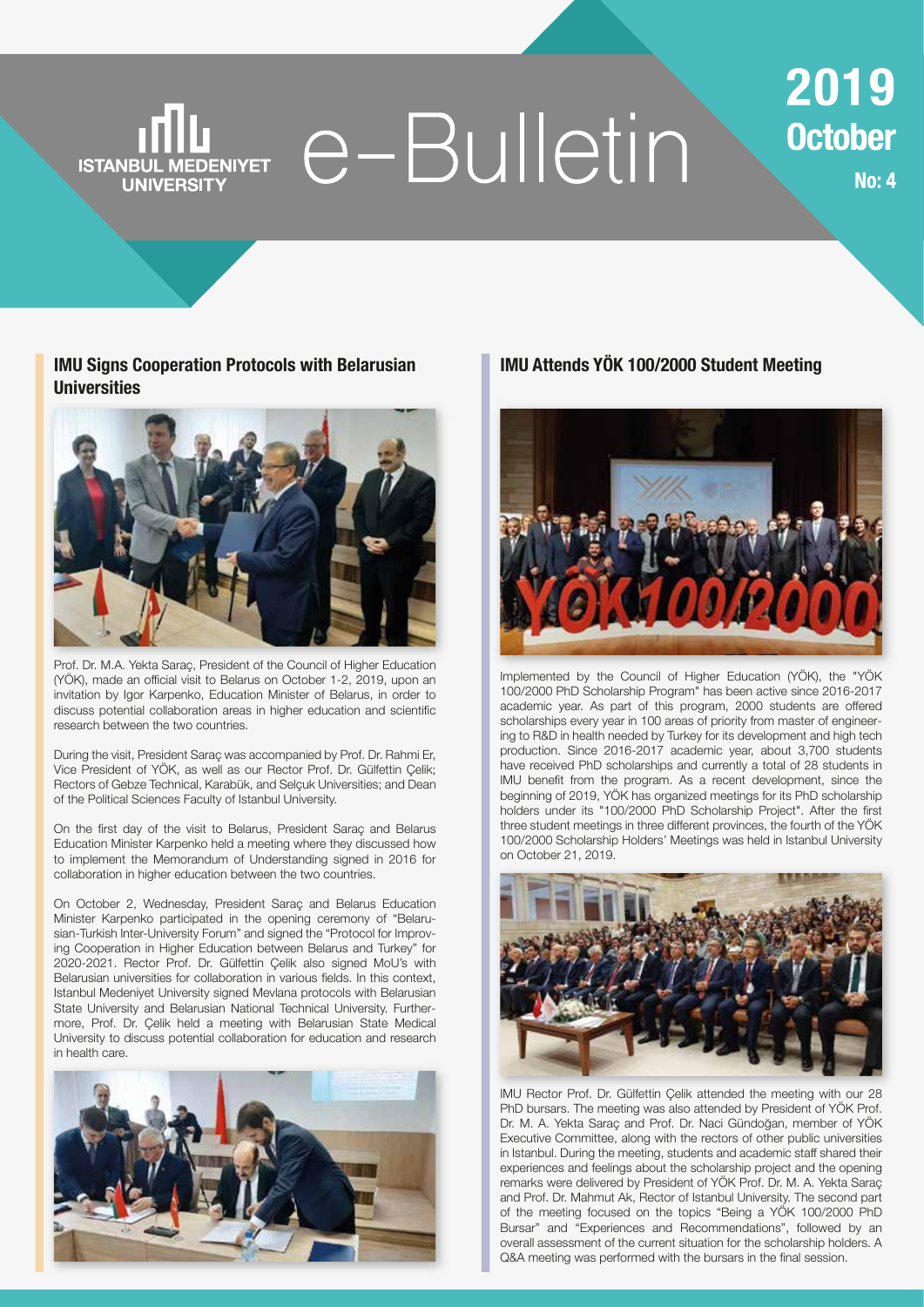e-Bulletin<sup>2019</sup>0ctober

#### **IMU Supports Happy Cities Through Kartepe Summit**

**ISTANBU** 

**UNIVERSITY** 



Kartepe Summit is organized for the third time this year by Kocaeli Metropolitan Municipality under the main theme "Urbanization and Happy Cities" and the press conference for the summit was held on October 22 in Kartepe, the leading winter tourism destination in Kocaeli. First Lady Emine Erdoğan acts as the President of the summit's Honorary Board, which also included our Rector Prof. Dr. Gülfettin Çelik as one of members. Our University has been among the supporters of the summit, of which leading universities in Turkey are stakeholders.

Tahir Büyükakın, Mayor of Kocaeli, organized a press meeting to inform the public about the details of the summit held on October 25-27. He was accompanied in the meeting by our Rector Prof. Dr. Gülfettin Çelik, along with Prof. Dr. Sadettin Hülagü, Rector of Kocaeli University, Prof. Dr. M. Hasan Aslan, Rector of Gebze Technical University, Prof. Dr. Mahmut Ak, Rector of İstanbul University, and Prof. Dr. Sevgi Kurtulmuş, President of the Board of Overseers in the International University of Sarajevo.

During the press meeting, Mayor of Kocaeli Tahir Büyükakın gave the following details about the summit: "In the summit we will discuss with scientists and experts the problems concerning areas with direct effect on the quality of urban life such as accommodation, transportation, employment, environment, hygiene, social services, culture and art, health, sports, urban crimes, climate, disasters, and safety to identify what to do to attain happy cities."

Rectors of the stakeholder universities also spoke in the press meeting and Rector Prof. Dr. Gülfettin Çelik said: "We have huge problems in the cities. However, the solution we came up with as a nation for cities in the classical era could guarantee happiness, peace and the ability to raise generations in a livable environment for all urban residents from all social strata. It is clear that we can once again successfully keep up with the potential developments created by the recent improvements in production and transportation technologies in the 21st century. First of all, people need to unite around a shared mission once and for all. For states were the main focus in the 20th century. In time, the focus of our agenda changed to companies and now to cities. We are living in a world that transcends states and companies. Anything that is generated here is a message to New York and Tokyo alike."

The three-day summit hosted prominent NGOs, experts and scientists from all around the world and included 15 panels-conferences, 13 academic sessions, 4 case analyses, 2 forums, and a workshop on urban economy, jobs and employment.



#### **Our Human Rights Research Center is Established**

"Istanbul Medeniyet University Human Rights Research Center" was officially established by its regulation published in the Official Gazette dated 08.10.2019 no 30912. As specified in the regulation, the Center aims to "conduct theoretical and practical research and activities in order to ensure recognition, protection, implementation, and promotion of human rights with a focus on national and international law through an interdisciplinary approach in human rights law and humanitarian law and by using scientific methods."

In line with its founding purpose, our Human Rights Research Center will form various subdivisions on human rights such as the rights of martyrs and veterans, women, children, youth, senior citizens, disabled individuals, refugees, immigrants, asylum seekers, disadvantaged groups, victims, gifted individuals, minorities, and the poor. Furthermore, the Center also plans to open a "Turkish Female Murders Observatory" in collaboration with national and international organizations and to contribute to human rights activities conducted by the United Nations and affiliated organizations such as UNESCO and International Labor Organization. The Center will carry out scientific and academic activities to raise awareness about human rights among disadvantaged groups and enhance their access to human rights and will organize national and international conferences, symposia, seminars, and similar events on human rights law and humanitarian law.

We believe that establishment of Istanbul Medeniyet University Human Rights Research Center constitutes a significant step toward realizing our vision of "contributing to global peace and adopting humanitarian values" and "intention to become a university oriented toward Social Responsibility" and wish that it will bring many rewards for our University, country, and nation.

#### **The First of Medeniyet Audiology Days Held**



Our Department of Audiology organized the first of Medeniyet Audiology Days this year on October 24 and Prof. Dr. Nazım Korkut, Prof. Dr. Sertaç Yetişer, Prof. Dr. Tayyar Kalcıoğlu, Prof. Dr. Gül Özbilen Acar, Prof. Dr. Bülent Şerbetçioğlu, Asst. Prof. Başak Mutlu, Asst. Prof. Sıdıka Cesur, Audiology Specialist Merve Torun Topçu, Audiology Specialist Leyla Türe, Audiologist Sami Aktaş, and Mine Tuna contributed to the meeting with their illuminating presentations. The meeting hosted a total of 300 attendees, most of whom were students of the undergraduate program in Audiology. The opening ceremony for the 1st Medeniyet Audiology Days was attended by Rector Prof. Dr. Gülfettin Çelik and Dean of our Faculty of Health Sciences, Prof. Dr. Ayşe Okanlı. Among the sponsors were the firms Duyumed İşitme, Ear Teknik, and Erişçi Elektronik.

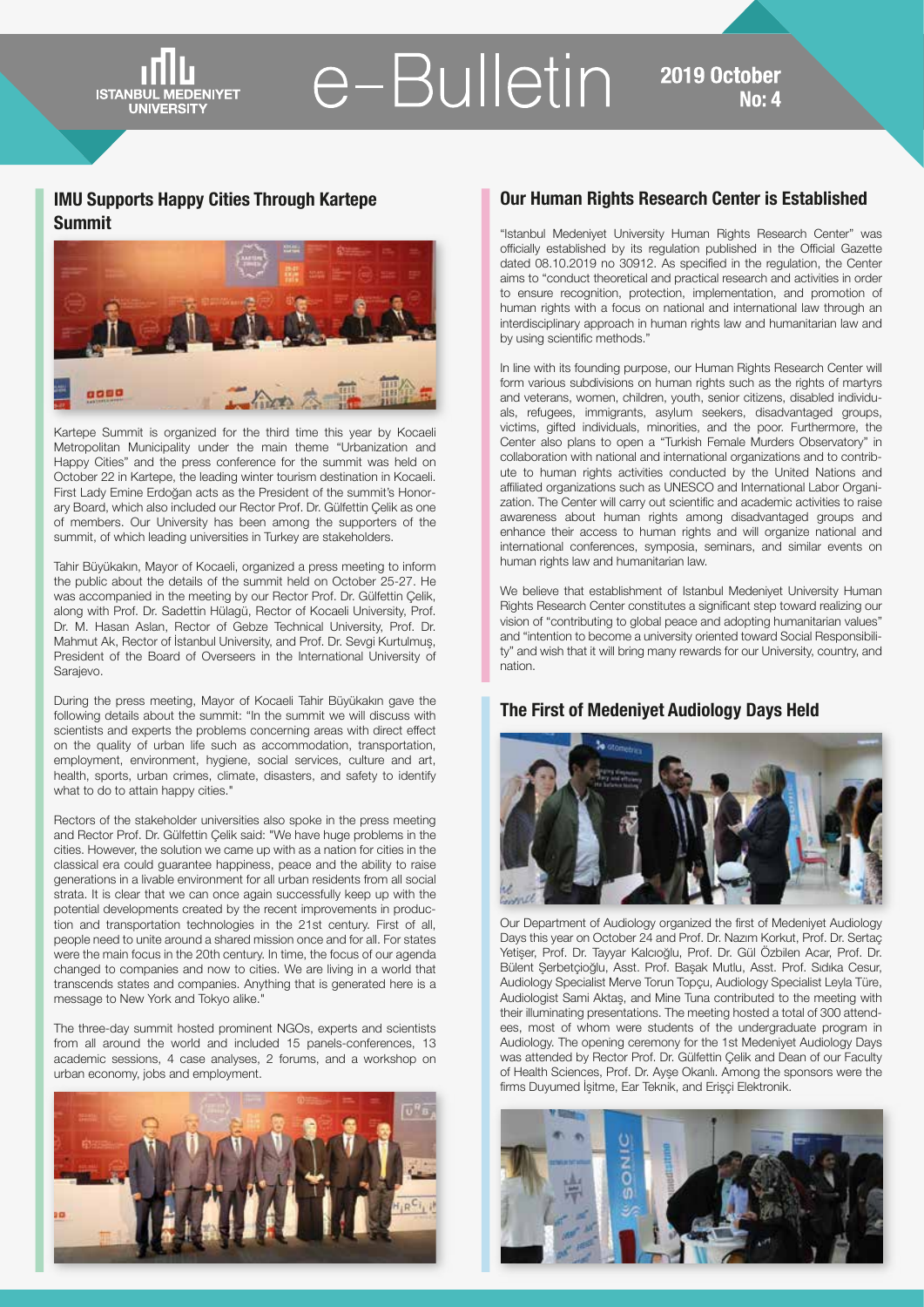**ISTANBUL UNIVERSIT** 

# e-Bulletin 2019 October

#### **Turkish Courses Start in IMU TÖMER**



Turkish courses in IMU TÖMER (Turkey Education Application and Research Center) for the 2019-2020 academic year started in the first week of October. IMU TÖMER has students from different countries including Madagascar, Peru, Chile, Philippines, Uzbekistan, Indonesia, Yemen, Saudi Arabia, Syria, Egypt, Iran, Algeria, Morocco,



Russia, Ukraine, Mongolia, Bosnia and Herzegovina, Crimea, Macedonia, and Kosovo. On October 24, Vice Rector Prof. Dr. Yaşar Bülbül and Secretary General Assoc. Prof. Faruk Bal visited IMU TÖMER Directorate and met and conversed with the students in the classrooms. Warmly greeting the students, they wished them success in learning Turkish. During their visit, our Vice Rector and Secretary General also received information from the Director Assoc. Prof. Ahmet Koçak about the activities of the center.

### **Our Medical Students Give Moral Support to our Pediatric Patients with Music**



A music band formed by a few senior students of our Faculty of Medicine organized a small-scale moral concert for the patients under treatment in our Pediatric Hematology and Oncology service. The band includes Ahmet Salih Karaoğlu and Baki Berkay Üner at vocals and the guitar, Hüseyin Furkan Karamekik at kabak kemane, and Abdullah Ayaz playing the violin. The concert was attended and enjoyed by the patients and their families. Our students provided the patients with moral support in addition to medical help with an awareness that won great approval. Following the concert, our students and faculty conversed with the patients and there was consensus that such events should continue.

We congratulate our students for their awareness and wish that such happy events are continued.

**Our University Organizes a Symposium on Bilingualism in Cologne**



The first International Symposium of Bilingualism Studies and European Turks (BISET) had been organized in Paris in cooperation with Paris Embassy Education Consultancy for the first time in 2018. Now, the second of the symposium was held in Cologne (Germany) on October 10-11, 2019. With the main theme of "Bilingualism", the symposium was jointly organized by Istanbul Medeniyet University and Boğaziçi University with the support of Berlin Embassy Education Consultancy and was hosted by Turkish Maarif Foundation.



The thematic topic of the congress was the "50th Year of Turkish Courses in Germany" within the scope of the 50th anniversary of the Turkish courses in Germany and studies on this topic were given priority. Also, papers on bilingualism and language education were presented during the congress.

The opening remarks and the conference on bilingualism was followed by the sessions. The official languages of the two-day congress were Turkish, German and English. A total of 40 papers were presented in 12 sessions held in two separate halls by researchers from Germany and Turkey, as well as from Uzbekistan, Russia, Kazakhstan, Azerbaijan, France, and Belgium. New research and research results were introduced and Turkish teaching was discussed in all its aspects throughout the congress, which attracted a lot of attention from teachers teaching Turkish to the Turkish youth in Europe and also their parents.